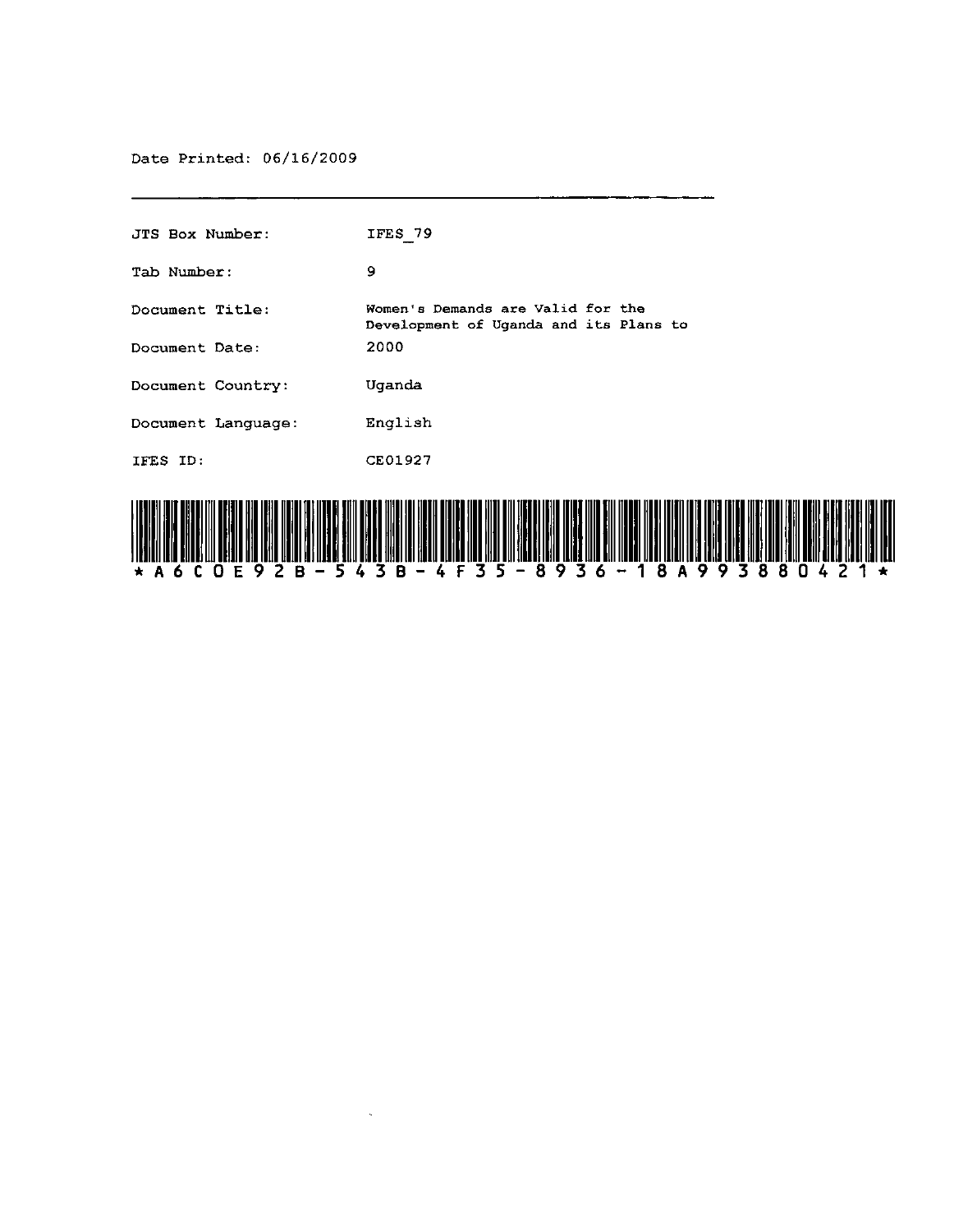## **WOMEN'S DEMANDS ARE VALID FOR THE DEVELOPMENT OF UGANDA AND ITS PLANS TO ERADICATE POVERTY.**

We ask the Referendum sides to make commitments in relation to:

- 1. Co-ownership of land by women: Women form the bulk of the agricultural labor upon which Uganda depends for foreign exchange earnings. They should therefore co-own land with their spouses. It is politically, economically and socially expedient to do so!
- 2. The Domestic Relations Bill:

, <u>, , , , , , , ,</u>

- A stable family is a stable nation
- Ugandans need to be protected in their families
- Women have a right to security in their homes
- 3. Women in decision making:
	- Women should be in decision-making places not only to be seen but also to be heard!
	- Women are 51% of the population of Uganda and they have a right to make decisions in relation to governance both in the political **and** non-political spaces!
	- Women should always be included and consulted in all peace making and conflict resolution efforts
- 4. The Equal Opportunities Commission: addressing the imbalances against women created by culture, history or other reason cannot wait until tomorrow, it needs to happen now. Why continually sacrifice women at the alter of discrimination? The boat has to be rocked by all means!
- 5. Violence against women in private and in public continues unabated, and rather seems to be on the increase. Women have a right to live in a violent free Uganda.